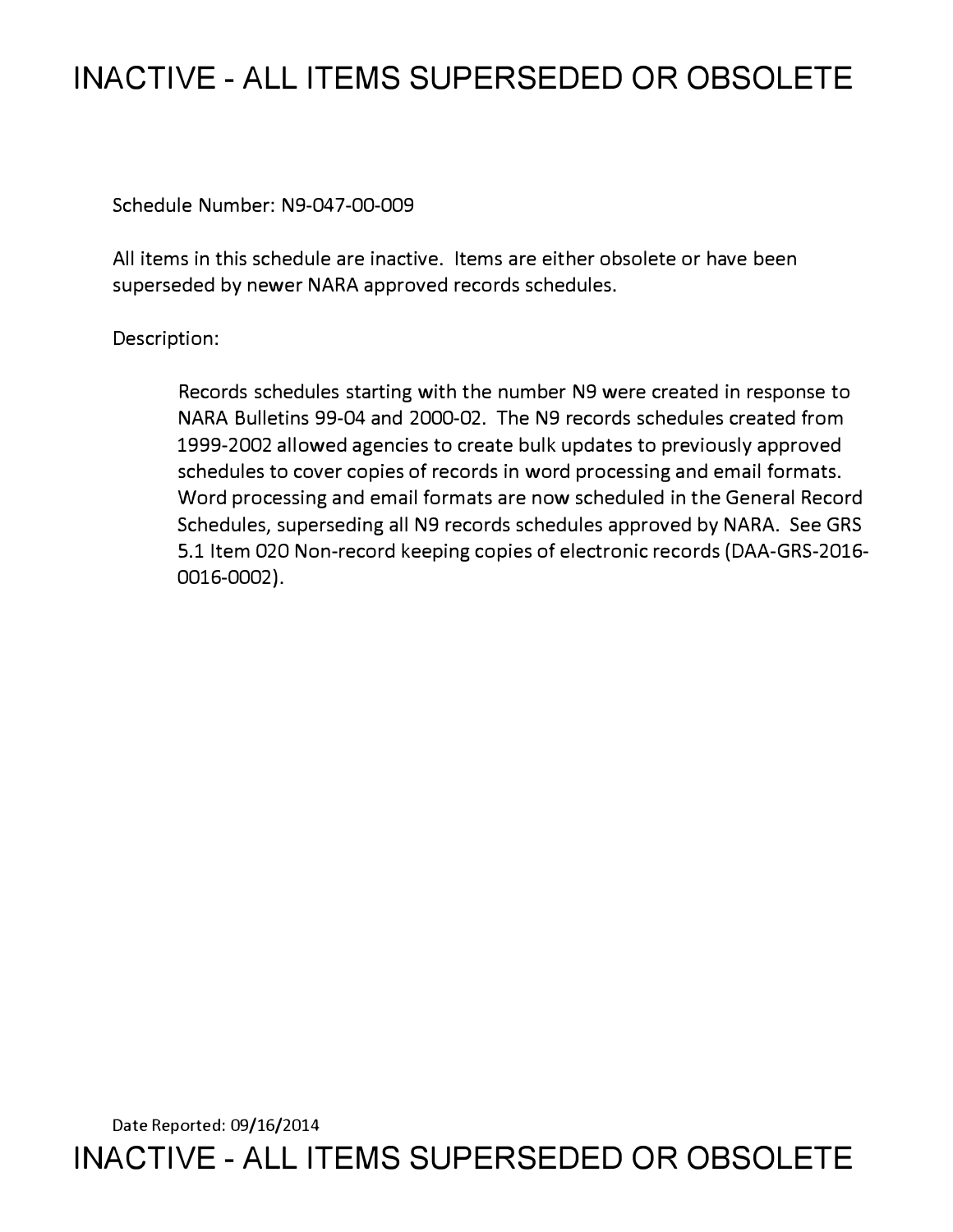| <b>REQUEST FOR RECORDS DISPOSITION AUTHORITY</b>                                                                                                                                                                                                                                                                                                                                                                                                                                                                  |                                                                 |                                                |                                                                                                                                                                                 | <b>JOB NUMBER</b><br>N9-47-00-09              |                                           |  |
|-------------------------------------------------------------------------------------------------------------------------------------------------------------------------------------------------------------------------------------------------------------------------------------------------------------------------------------------------------------------------------------------------------------------------------------------------------------------------------------------------------------------|-----------------------------------------------------------------|------------------------------------------------|---------------------------------------------------------------------------------------------------------------------------------------------------------------------------------|-----------------------------------------------|-------------------------------------------|--|
| To<br>NATIONAL ARCHIVES & RECORDS ADMINISTRATION                                                                                                                                                                                                                                                                                                                                                                                                                                                                  |                                                                 |                                                | Date received<br>JAN 1 0 2000                                                                                                                                                   |                                               |                                           |  |
| 8601 ADELPHI ROAD COLLEGE PARK, MD 20740-6001<br>FROM (Agency or establishment)<br>1                                                                                                                                                                                                                                                                                                                                                                                                                              |                                                                 |                                                | <b>NOTIFICATION TO AGENCY</b>                                                                                                                                                   |                                               |                                           |  |
| <b>Social Security Administration</b>                                                                                                                                                                                                                                                                                                                                                                                                                                                                             |                                                                 |                                                |                                                                                                                                                                                 |                                               |                                           |  |
| <b>MAJOR SUBDIVISION</b><br>$\mathbf{2}$                                                                                                                                                                                                                                                                                                                                                                                                                                                                          |                                                                 |                                                | In accordance with the provisions of 44 $\cup$ S C 3303a, the<br>disposition request, including amendments, is approved<br>except for items that may be marked "disposition not |                                               |                                           |  |
| <b>MINOR SUBDIVISION</b><br>3                                                                                                                                                                                                                                                                                                                                                                                                                                                                                     |                                                                 |                                                | approved" or "withdrawn" in column 10                                                                                                                                           |                                               |                                           |  |
| <b>CONFER</b>                                                                                                                                                                                                                                                                                                                                                                                                                                                                                                     | NAME OF PERSON WITH WHOM TO                                     | <b>TELEPHONE NUMBER</b><br>5                   | <b>DATE</b><br>ARCHIVIST OF THE UNITED STATES                                                                                                                                   |                                               |                                           |  |
| <b>Stanley Nusenko</b>                                                                                                                                                                                                                                                                                                                                                                                                                                                                                            |                                                                 | 410/965-8987<br>FAX 410/966-1704               | $58 - 00$                                                                                                                                                                       |                                               |                                           |  |
| <b>AGENCY CERTIFICATION</b><br>6<br>I hereby certify that I am authorized to act for this agency in matters pertaining to the disposition of its records and that the<br>records proposed for disposal on the attached ______ page(s) are not needed now for the business for this agency or will not be<br>needed after the retention periods specified, and that written concurrence from the General Accounting Office, under the<br>provisions of Title 8 of the GAO Manual for Guidance of Federal Agencies, |                                                                 |                                                |                                                                                                                                                                                 |                                               |                                           |  |
| $\mathbb{R}$ is not required<br>is attached, or<br>has been requested                                                                                                                                                                                                                                                                                                                                                                                                                                             |                                                                 |                                                |                                                                                                                                                                                 |                                               |                                           |  |
| SIGNATURE OF AGENCY REPRESENTATIVE<br><b>DATE</b>                                                                                                                                                                                                                                                                                                                                                                                                                                                                 |                                                                 |                                                |                                                                                                                                                                                 | <b>TITLE</b>                                  |                                           |  |
| 11/23/99<br>frank                                                                                                                                                                                                                                                                                                                                                                                                                                                                                                 |                                                                 |                                                | SSA Records Officer                                                                                                                                                             |                                               |                                           |  |
| 7 ITEM NO                                                                                                                                                                                                                                                                                                                                                                                                                                                                                                         |                                                                 | 8 DESCRIPTION OF ITEM AND PROPOSED DISPOSITION |                                                                                                                                                                                 | 9 GRS OR<br>SUPERSEDED JOB<br><b>CITATION</b> | <b>10 ACTION TAKEN</b><br>(NARA USE ONLY) |  |
|                                                                                                                                                                                                                                                                                                                                                                                                                                                                                                                   | <b>Information Resources Management Files</b>                   |                                                |                                                                                                                                                                                 |                                               |                                           |  |
|                                                                                                                                                                                                                                                                                                                                                                                                                                                                                                                   | (See attached submission in response to<br>NARA Bulletin 99-04) |                                                |                                                                                                                                                                                 |                                               |                                           |  |
| to: asency<br>JUN 2 1 2000<br>PREVIOUS EDITICY NOT USABLE<br>STANDARD FURM 115 (REV 3-91<br>115-109                                                                                                                                                                                                                                                                                                                                                                                                               |                                                                 |                                                |                                                                                                                                                                                 |                                               |                                           |  |

 $\label{eq:2.1} \mathcal{L}(\mathcal{L}^{\mathcal{L}}(\mathcal{L}^{\mathcal{L}}(\mathcal{L}^{\mathcal{L}}(\mathcal{L}^{\mathcal{L}}(\mathcal{L}^{\mathcal{L}}(\mathcal{L}^{\mathcal{L}}(\mathcal{L}^{\mathcal{L}}(\mathcal{L}^{\mathcal{L}}(\mathcal{L}^{\mathcal{L}}(\mathcal{L}^{\mathcal{L}}(\mathcal{L}^{\mathcal{L}}(\mathcal{L}^{\mathcal{L}}(\mathcal{L}^{\mathcal{L}}(\mathcal{L}^{\mathcal{L}}(\mathcal{L}^{\mathcal{L}}(\mathcal{L}^{\mathcal$ 

 $\label{eq:2.1} \begin{array}{l} \mathcal{F}_{\mathcal{A}}(\mathcal{A})=\mathcal{F}_{\mathcal{A}}(\mathcal{A})\\ \mathcal{F}_{\mathcal{A}}(\mathcal{A})=\mathcal{F}_{\mathcal{A}}(\mathcal{A}) \end{array}$ 

- - - -

Prescn **M 115** (REV 3-91) ed by NARA 36 CFR 1228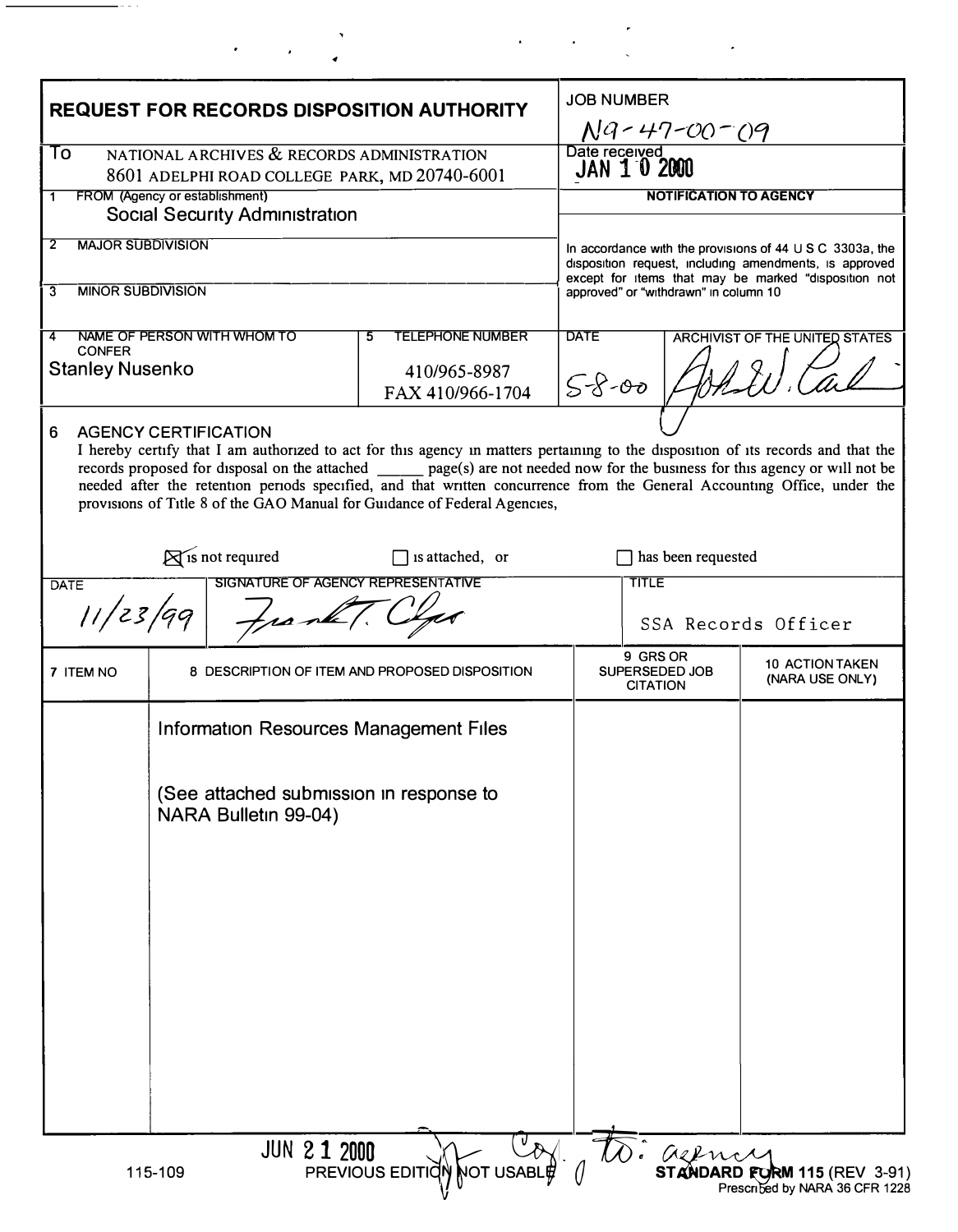## **MODEL II FINAL**

## **OFFICE OF PUBLICATIONS AND LOGISTICS MANAGEMENT SOCIAL SECURITY ADMINISTRATION**

Information Resources Management Files

Records accumulated by Office of Information Resources

a Electronic copies created on electronic mail and word processing systems for all INFORMATION RESOURCES MANAGEMENT FILE under the IRM file code for all series covered by NARA Disposition Job numbers  $[NC-47-75-6 (I B)], [NC-47-75-6 (I C)], [NC-47-75-6 (I D)],$ [NC-47-75-6 (ID 1)], [NC-47-75-6 (I D 2)], NC-47-75-6 (II A)], [NC-47-75-6 (II B)], [NC-47-75-6 (II B 1)], [NC-47-75-6 (II B 2)], [NC-47-75-6 (II C)], [NCl-84-10 (1)], [NC1-47-81-3 (I B)], [NC1-47-81-3], [NC1-47-81-3 (I C 1)], [NC1-47-81-3 (I C 2)], [NCl-47-81-10 (2)], [NCl-47-81-9 (VIII A)], [NC-47-75-11 (III A], [NC-47-75-11 (III BJ, [NC-47-75-11 (III C], [NC-47-75-10 (B)], [NC-47-75-10 (E)], [NCl-47-81-9 (VIII A)], [NC-47-76-12 (V A)], [NC-47-76-12 (V B)], [NC-47-76-12 (V C)] and [NC-47-76-12 (V D)], (27 items, 27 temporary)

Disposition Delete/Destroy after recordkeeping copy has been produced

- b Electronic copies created on electronic mail and word processing systems for all PUBLICATIONS MANAGEMENT FILES under IRM file code for all series covered by NARA Disposition Job number
	- 1 Electronic copies created on electronic mail and word processing systems for all Public Information Publication History Files, under IRM file code for all series covered by NARA Disposition Job number  $[NC-47-81-5(1)]$ ,  $(1, 1, 1)$  temporary)
		- a Electronic Copies

Disposition Delete/Destroy Drafts, mock-ups notes, and other related materials after record copy has been produced

- b Electronic Record Copy of History File
- Disposition Delete/Destroy copy of History file after record copy has been produced File contams one copy of each edition of a SSA Pubhc Information Publication together with related background material
- 2 Electronic copies created on electronic mail and word processing systems for all electronic copies of Publications Number Register, under IRM file code for all series covered by NARA Disposition Job number  $[NC-47-75-11$   $(I B)]$ ,  $(1 11)$ temporary)

Disposition Destroy sheets when all publications are obsolete or discontinued

Electronic copies created on electronic mad and word processmg systems for all electronic copies of Job Control Records, under IRM file code for all series covered by NARA Disposition Job number,  $[NC-47-75-11 (IC)], (1$  items, 1 temporary) 3

Disposition Delete/Destroy after recordkeeping copy has been produced